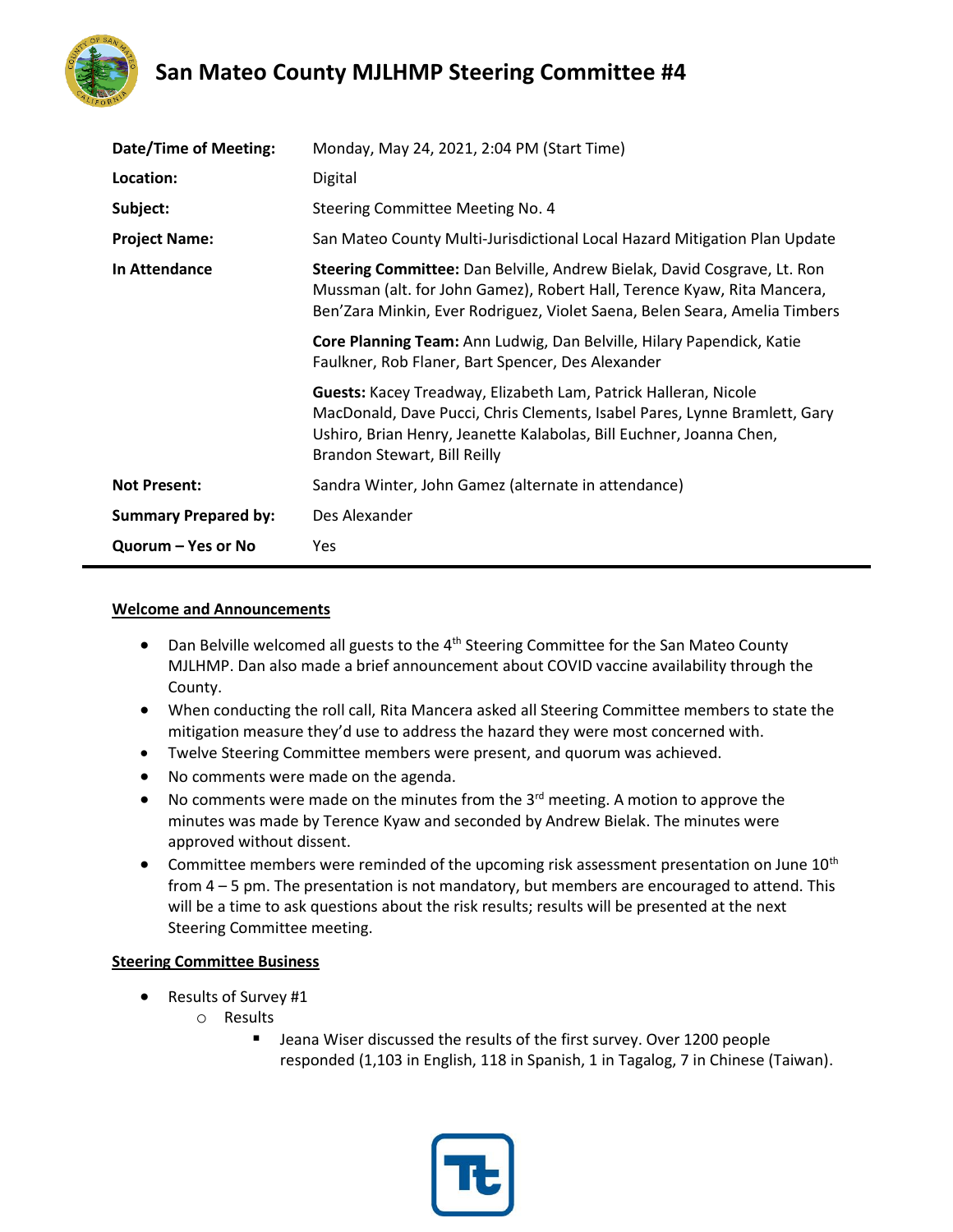# **San Mateo County MJLHMP Steering Committee #4**



- Fire was the number one hazard of concern mentioned in the comments, while climate change was the highest weighted hazard. Over 50% of respondents reported not experiencing a listed hazard.
- Demographic information was also shared; most survey respondents were White/Caucasian and Redwood City had the zip code with the highest participation.
- The full survey results will be provided to all Planning Partners with the Phase 3 toolkit and Steering Committee members will receive access to those results as well.
- o Questions/Comments from Steering Committee
	- Robert Hall asked what percent of people reported having supplies for emergencies.
		- *Which of the following steps has your household taken to prepare for a disaster?*
			- o Installed smoke/carbon monoxide detectors (83%); Prepared a disaster supply kit (58%); Stored food and water 2-week supply (55%); Stored flashlights and batteries (76%); Identified the utility shutoff (66%); Stored fire extinguisher (71%); Created a fire escape plan (51%); Stored medical supplies (60%); Stored battery-powered radio (58%); Received first aid/CPR training (57%)
	- Ever Rodriguez offered commentary on why a high percentage of people reported not experiencing hazards. Given the high mobility of populations in unincorporated areas due to rising housing costs (especially immigrant communities), many people may not have lived in the area to experience many of the hazards listed.
- o Questions/Comments from Planning Partners
	- No questions or comments
- o Questions/Comments from Public
	- No questions or comments
- o Results from Core Capabilities Assessment
	- Bart Spencer explained that the Core Capabilities Assessment was designed to gauge the capabilities of county services. A key strength highlighted by County respondents was political support and collaboration for hazard risk management in the County. The main weaknesses highlighted were public knowledge and understanding of risk, as well as funding for mitigation efforts.
- o Questions/Comments
	- None from Steering Committee, planning partners, or public.

## **Planning Process**

- Annex Phases
	- o Phases 1 & 2
		- Bart Spencer stated that Phase 2 was due last Friday. Tetra Tech is still receiving annex information from partners and some partners will need additional assistance to revise and complete.

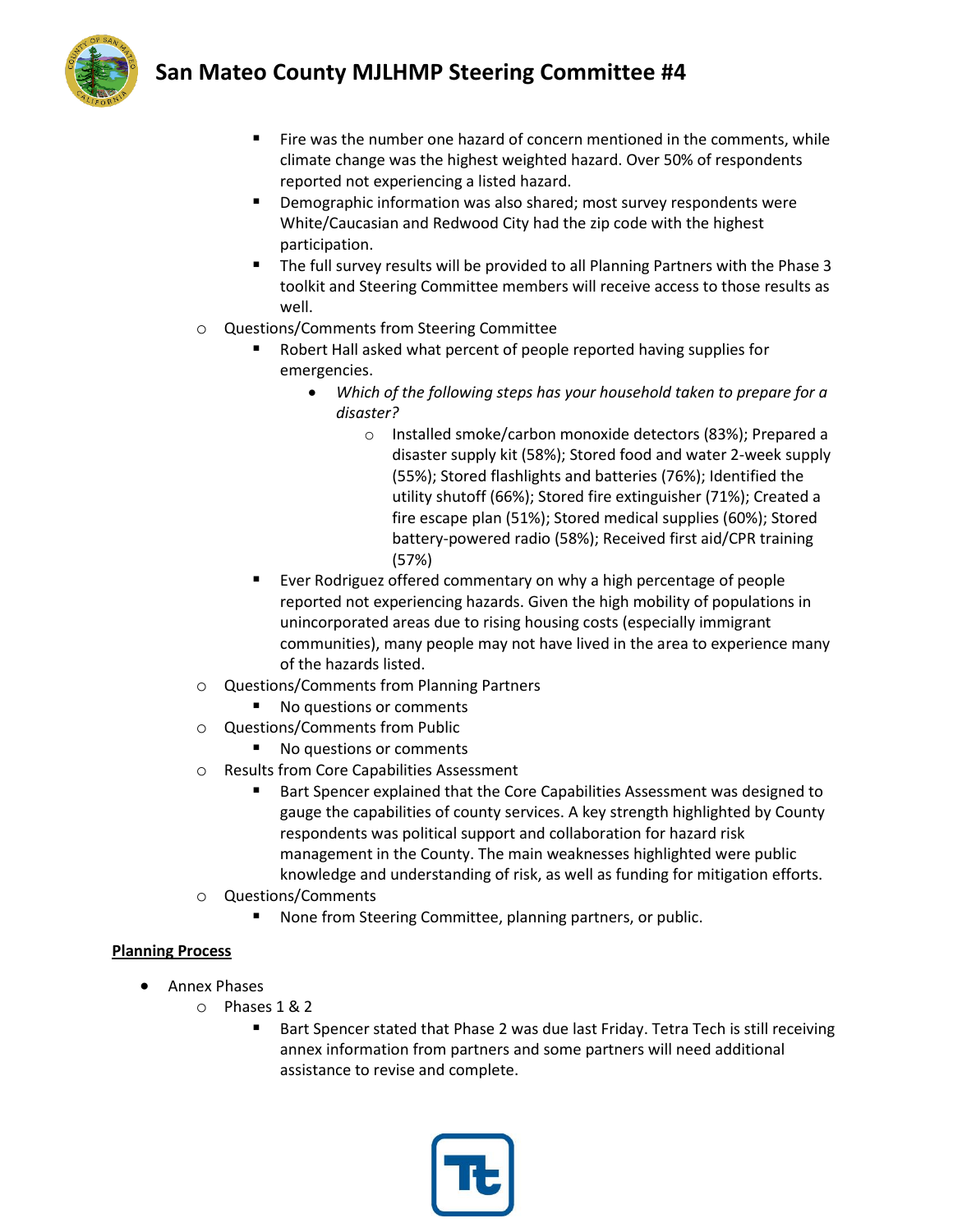## **San Mateo County MJLHMP Steering Committee #4**



- The Phase 1 & 2 documents will be merged into the Phase 3 toolkit and provided to all planning partners.
- o Phase 3
	- Due July 23rd
	- Bart Spencer strongly cautioned planning partners to not procrastinate on completing the Phase 3 annexes, which will include creating action items for the next five years. Partners should involve their planning teams in the Phase 3 process
- o Questions/Comments from Steering Committee
	- Ever Rodriguez asked about the difference between the County (i.e. municipality) and a special district within the annex process, as well as clarification on where North Fair Oaks Community Alliance would fall between the two. He also asked if the workshops would be open to the public.
		- Bart Spencer responded that NFOCA is a stakeholder in the County's Unincorporated Annex, so they will fall under the municipality category.
		- The workshops will not be open to the public.
- o Questions/Comments from Planning Partners
	- Brian Henry asked about the scheduling of workshops as well as participation in the Q&A sessions advertised by Tetra Tech. Bart Spencer responded that Ann Ludwig will send a link where planning partners can gain access to the workshops. Attendance is. Regarding the Q&A sessions, Bart advised partners to just call in since those sessions are not mandatory.
- o Questions/Comments from Public
	- No questions or comments

### **County Updates**

- County approach to action development
	- o Ann Ludwig discussed the county's actions since the MJLHMP plan process started on February 1<sup>st</sup>. The month of May primarily focused on internal County conversations regarding mitigation actions; the closing of survey #1; the Sediment for Survival presentation on May 18<sup>th</sup>; getting all Phase 2 annexes in by their due date on May 21<sup>st</sup>; the 4<sup>th</sup> Steering Committee meeting; and a review of proposed mitigation actions and the county maintenance plan.
	- o For the month of June, the County will be focused mainly on Phase 3 assignments and workshops, survey #2, and prioritization of mitigation actions. Phase 3 annexes will be the focus of July until their due date on the  $23<sup>rd</sup>$ . The draft plan will be released in August for internal and public review, with a targeted submittal date of August  $31^{st}$ .
	- $\circ$  The MJLHMP will be under concurrent review by Cal OES/FEMA from September November (estimated). The APA version is estimated to be returned to the County for board approval in December.
- Questions/Comments
	- o None from Steering Committee, planning partners, or public.

### **Public Comment and Adjournment**

• Lynne Bramlett asked for clarification on what it meant to commit to the social equity lens approach to the plan. Ann Ludwig clarified that the social equity lens is a new approach that the